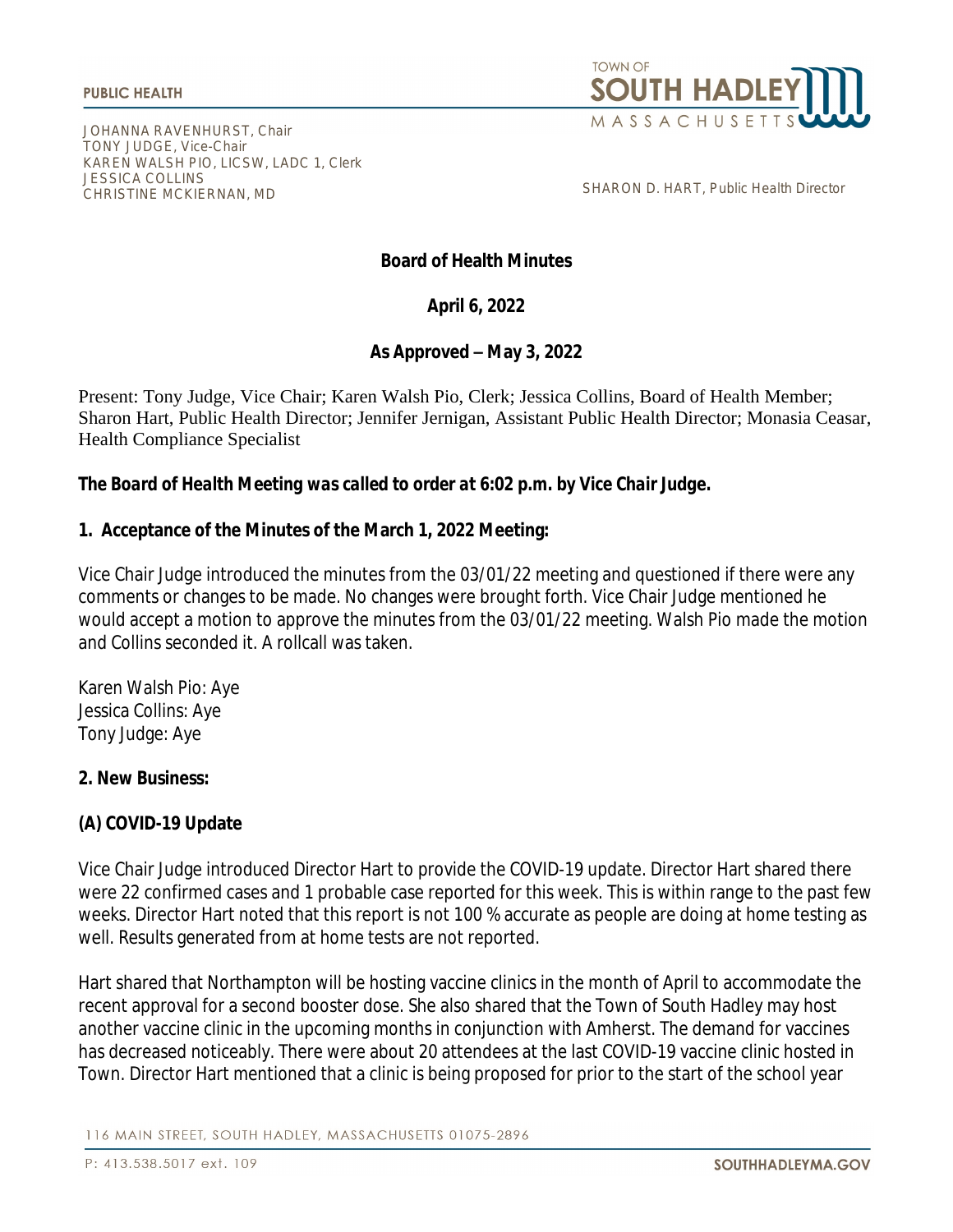

April 6, 2022

that would target both childhood immunizations as well as COVID- 19 vaccinations, using resources provided from the Public Excellence grant.

Upon the request of the Vice Chair, Hart shared that the data from the wastewater have been fluctuating as well with an overall trend of a slight increase from the past few weeks. The data provided is not detailed but provides an indication of what's happening in the community.

# **(B) Update- South Hadley Drug & Alcohol Prevention Coalition (Karen)**

Vice Chair Judge introduced an update of the South Hadley Drug & Prevention Coalition given by Walsh Pio as the next topic of discussion. Walsh Pio shared that the coalition meetings are back to being held in person at the South Hadley High School Library. At the March 9, 2022, meeting the Coalition reviewed bylaws, welcomed the new peer leader advisor and members, and discussed the biannual progress report. It was also noted that the Coalition is in its 9<sup>th</sup> year of operation with two more funded years remaining. A sustainability plan will be enacted once funding from the federal government stops to continue work in some capacity.

Walsh Pio shared that the school nurses have scheduled SBRIT (Screening Brief Referral Intervention Treatment) for May. The High School Spring cotillion was overseen by the party patrol, coordinated by the Coalition. The event went without any major incidents. The Drug Take Back event will be hosted on April 23, 2022, with the intention of collecting unused prescription medications. The Coalition will also be hosting a goggles and golf cart event to help demonstrate the effects of impaired driving in preparation for Prom.

Walsh Pio mentioned the potential of utilizing the resources from the Public Excellence grant to help mitigate initiatives in the Coalition and asked Director Hart to clarify. Hart shared that she will be attending the next Coalition meeting to provide details on the Public Grant Excellence and potential partnerships. She also noted that she has worked with DPW and Sue Cook and finalizing the details for the Drug Take Back Event.

# **(C) 6:30 p.m. Hamid Habib- 3 Corner Package Store- 460 Amherst Rd- discussion regarding numbers of tobacco permits available in town (Please see the town website, under E- 360, Health Department for the latest tobacco regulations)**

Vice Chair Judge introduced the tobacco permit for the 3 Corners Package Store as the next topic of discussion. Hamid Habib joined the meeting accompanied by Attorney Paul Boudreaux. Attorney Boudreaux shared he was asked by Habib to help him mitigate this matter. In summary, Attorney Boudreaux shared that Habib purchased the property in 2020 from the previous owner's son. Due to purchasing complications, Habib missed the 60-day window to transfer over the store tobacco permit, as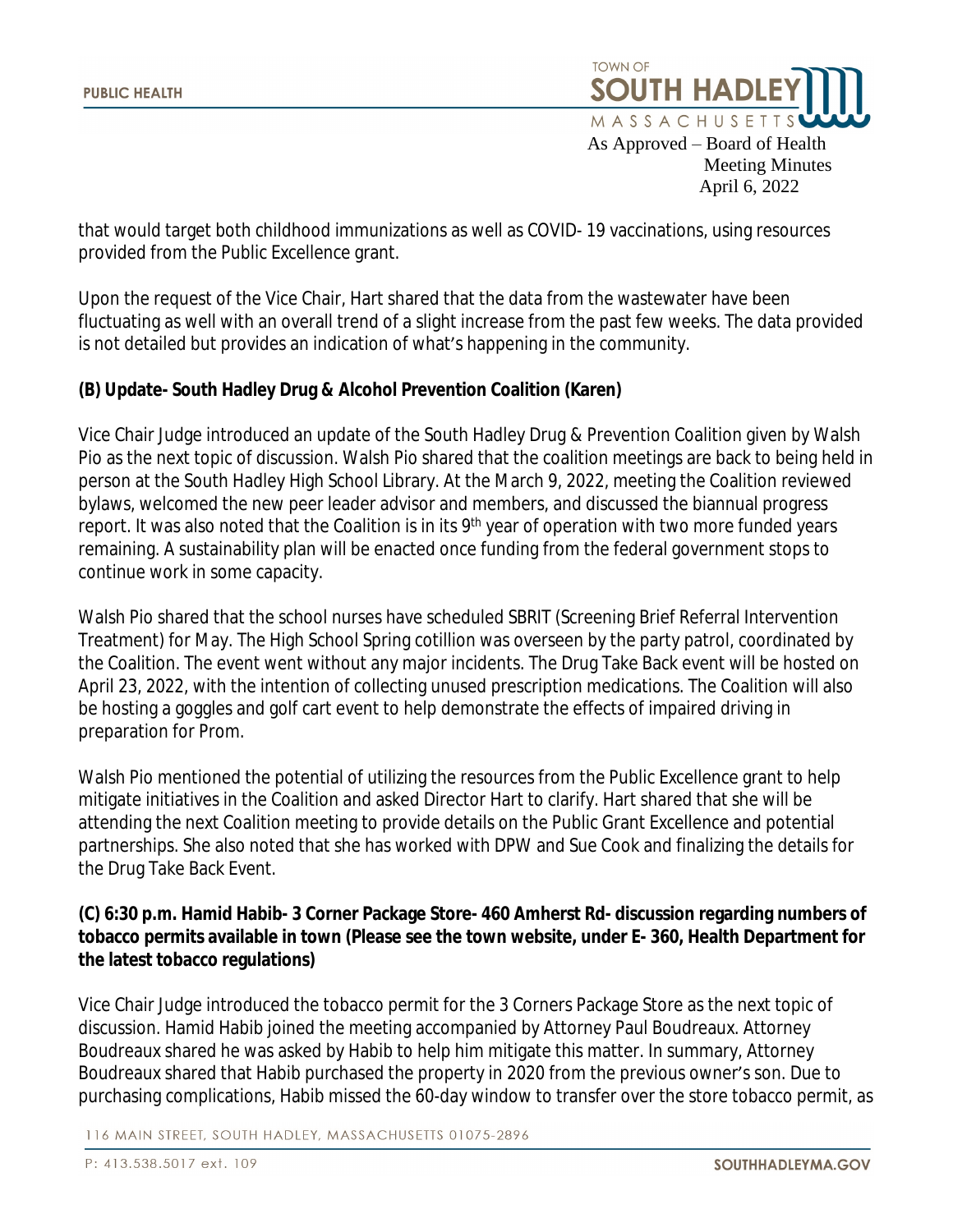

 April 6, 2022 he did not close on the property until 2021. Habib claimed to be unaware that a local tobacco permit was required and began to sell tobacco in the store with a state license. When the local Board of Health became aware of the sales, they were instructed to cease the sale of tobacco and to remove the product from the store. Since then, the store has gathered over 150 signatures in support of their hopes to sell tobacco as it represents over 40% of their sales. On behalf of the new owners of 3 Corners Package Store, Attorney Boudreaux asked if the Board of Health would consider increasing the number of permits allotted, or if a waiting list was available for interested parties looking to obtain a tobacco permit.

In response, Director Hart shared that in the past there were 15 tobacco permits issued. When the Board of Health adopted the tobacco regulations, it was decided that each time a tobacco permit was not renewed it would be evaluated separately opposed to automatically decreasing the number of permits allotted. Over the years, the Board of Health has decreased the number of permits to 11. Upon a food inspection for the newly permitted establishment, tobacco sales were observed. Habib owns 7 other stores and holds the required local tobacco permits for each establishment. Following the halt of tobacco sales at the 3 Corners Store, Habib has requested a temporary permit, asked the Select Board to grant a permit, and illegitimately submitted a permit application online. The store has received support from local residents who patronize the store in support of their tobacco permit. Per the state, the Board of Health issues permits to tobacco retailers. The Health Department office offered the owner an opportunity to join an upcoming meeting to discuss this matter. The decision of increasing the number of permits allotted or starting a waitlist would be up to the Board of Health.

The Board members unanimously shared they were unwilling to reconsider the increase of tobacco permits issued in town. The Board of Health actively discourages the use of tobacco. Increasing the number of permits allowed would go against that. Although sympathetic for the negative impact it will have on the small business, an increase in permits cannot be granted. The Board members suggested selling other items to make up for the profit margins that will be lost without tobacco sales.

Collins suggested that an improvement in communication be made to avoid future mishaps similar to this in the future. If businesses require multiple permits for operations, business owners should be properly informed of constraints associated with each permit to make properly informed decisions about their business.

Habib questioned the logistics of the waitlist for the tobacco permit. Director Hart responded that she would have to follow up with him on that as an official waitlist has not been established yet. Habib exited the meeting.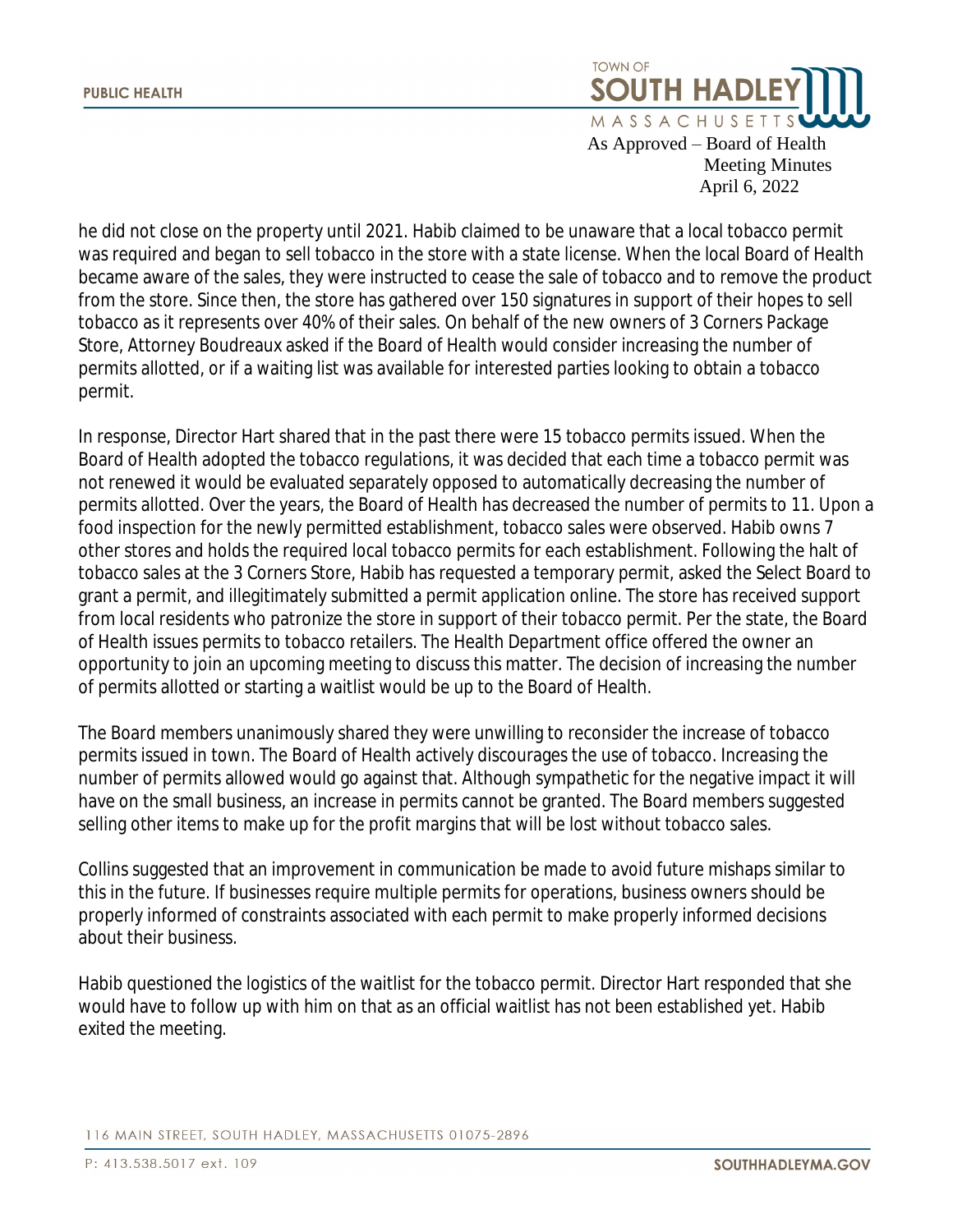

# **(D) Emergency Order to Vacate- 1 Plainville Circle- Ratify**

Assistant Director Jernigan introduced the emergency order to vacate at 1 Plainville Circle as the next topic of discussion. The Department was informed by the Water Department that the water had been shut off for that address. Without water, the dwelling is deemed uninhabitable. An emergency order to vacate was issued. The water services have been restored. The emergency order needs to be ratified. Vice Chair Judge mentioned he would accept a motion to ratify the order. Walsh Pio made the motion and Collins seconded it. A rollcall was taken.

Walsh Pio: Aye Tony Judge: Aye Jessica Collins: Aye

#### **(E) Update- Mosquito spraying opt-out process**

Director Hart shared there was no additional information received regarding the mosquito spraying optout process.

#### **(F) Massachusetts Department of Public Health 2022 Inspection of 41 Bridge St**

Director Hart shared that Board members were sent copies of the latest inspection of the holding cell located at 41 Bridge St conducted by the state. Hart speculated that the holding cell is currently not being used by the Police Department.

#### **(G) Weston and Sampson Peer Review- 7 Gaylord St**

Vice Chair Judge proposed tabling this discussion matter for the next meeting. Collins questioned if the Board of Health would be able to provide input regarding the project taking place at E-ink. Director Hart clarified that the permitting process is done through the Environmental Protection Agency, Department of Environmental Protection, and Department of Fire Services. Conservation reviews anything being done in the wetlands area and DEP reviews air quality. Hart clarified that water quality would fall under Conservation unless identified as drinking water. The Health Department will issue a demolition permit that addresses asbestos, lead, refrigerants, and potential nuisances. Director Hart also oversees the stormwater structures to ensure that the structures do not interrupt ground water. Hart mentioned she would be willing to compile a list of questions and concerns to forward to the appropriate parties for consideration.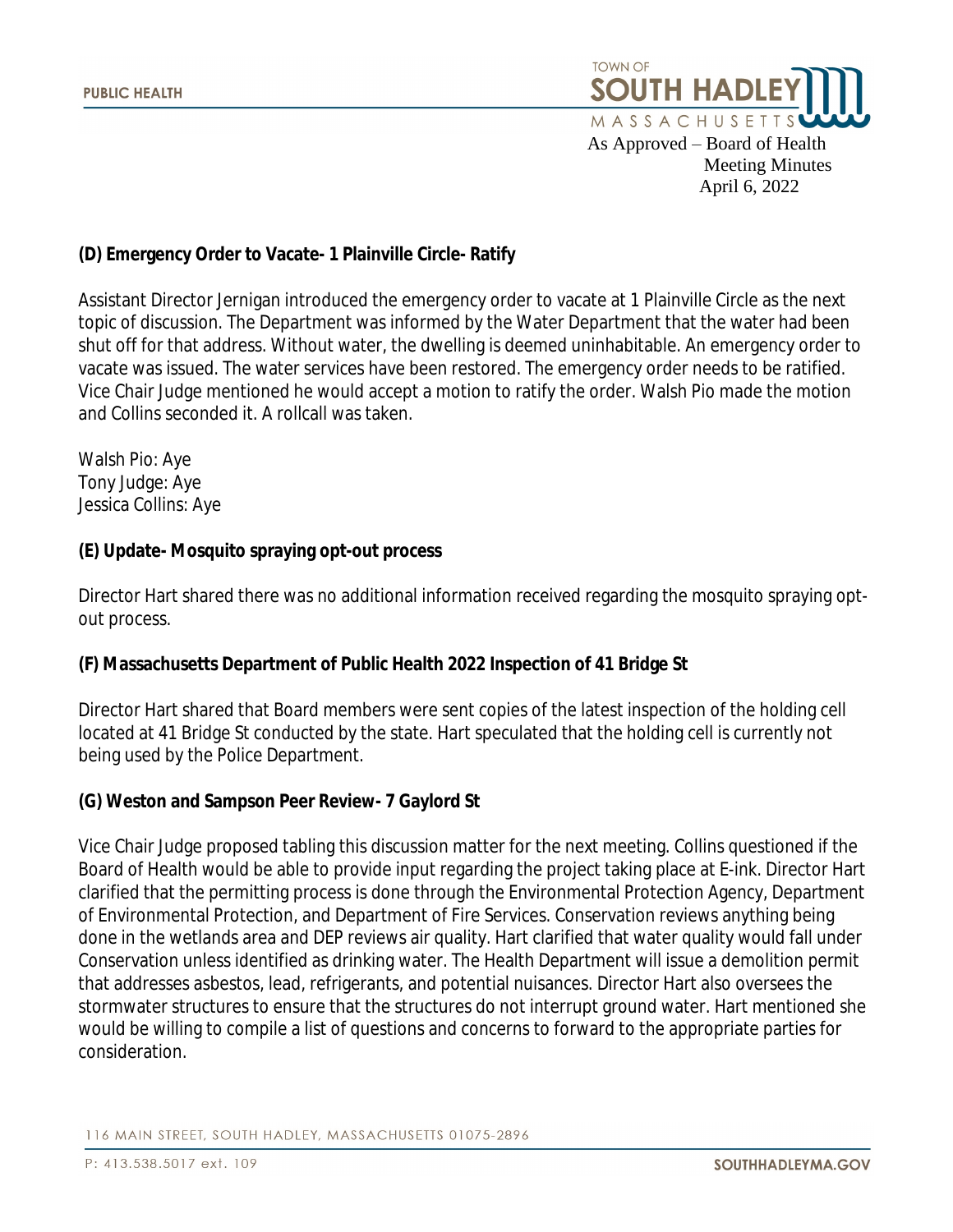

#### **3. Set Next Meeting Date (TBD) at 6:00 p.m. Virtual using Zoom**

The virtual meeting was set for Tuesday May 3rd, 2022, at 6p.m.

Collins raised concerns about no trash barrels on the athletic fields as spring sports are beginning. She noted that this was previously discussed and questioned what type of communication systems will be used to inform the public of the carry in carry out mitigation strategy. Director Hart agreed that communication of the new policy is important. Collins agreed to reach out to the Director of Parks and Recreation to follow up on that.

#### **4. Adjourn Meeting**

The meeting was adjourned at 7:19 p.m.

Respectfully,

Monasia Ceasar